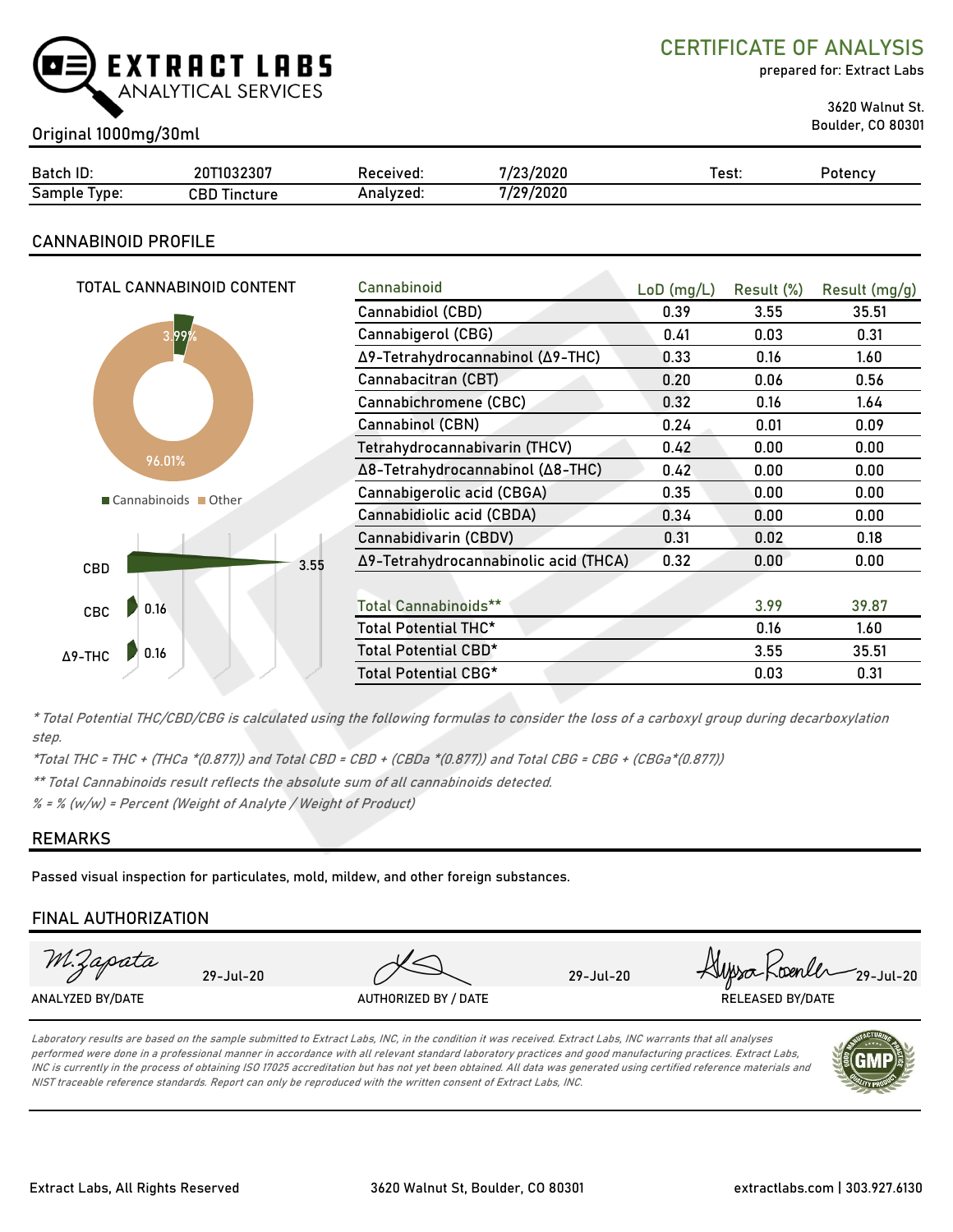

CERTIFICATE OF ANALYSIS

#### prepared for: EXTRACT LABS *1756 38TH ST.*

*BOULDER, CO 80301*

#### Original 1000mg/30ml Tincture

| <b>Batch ID:</b> | 20T1032307                    | Test ID: | T000087638                        |
|------------------|-------------------------------|----------|-----------------------------------|
| Reported:        | 27-Jul-2020                   | Method:  | Edible - Test Methods: TM05, TM06 |
| Type:            | Edible                        |          |                                   |
| Test:            | <b>Microbial Contaminants</b> |          |                                   |
|                  |                               |          |                                   |

## MICROBIAL CONTAMINANTS

| Contaminant                    | Result (CFU/g)* |
|--------------------------------|-----------------|
| <b>Total Aerobic Count**</b>   | None Detected   |
| <b>Total Coliforms**</b>       | None Detected   |
| <b>Total Yeast and Molds**</b> | None Detected   |
| E. coli                        | None Detected   |
| <b>Salmonella</b>              | None Detected   |
|                                |                 |

*\* CFU/g = Colony Forming Unit per Gram*

\*\* Values recorded in scientific notation, a common microbial practice of expressing numbers that are too large to be conveniently  *written in decimal form.*

*Examples: 10^2 = 100 CFU 10^3 = 1,000 CFU 10^4 = 10,000 CFU 10^5 = 100,000 CFU*

#### NOTES:

Free from visual mold, mildew, and foreign matter TYM: None Detected Total Aerobic: None Detected Coliforms: None Detected

## FINAL APPROVAL

Sarah Henning  $\mathscr{A}$   $\mathscr{A}$  Ben Minton 27-Jul-2020 27-Jul-2020 12:11 PM  $\sim$  12:29 PM

PREPARED BY / DATE APPROVED BY / DATE

*Testing results are based solely upon the sample submitted to Botanacor Laboratories, LLC, in the condition it was received. Botanacor Laboratories, LLC warrants that all analytical work is conducted professionally in accordance with all applicable standard laboratory*  practices using validated methods. Data was generated using an unbroken chain of comparison to NIST traceable Reference Standards and *Certified Reference Materials. This report may not be reproduced, except in full, without the written approval of Botanacor Laboratories, LLC. ISO/IEC 17025:2005 Accredited A2LA Certificate Number 4329.03*



Botanacor Laboratories™, All Rights Reserved | 1301 S Jason St Unit K, Denver, CO 80223 | 888.800.8223 | www.botanacor.com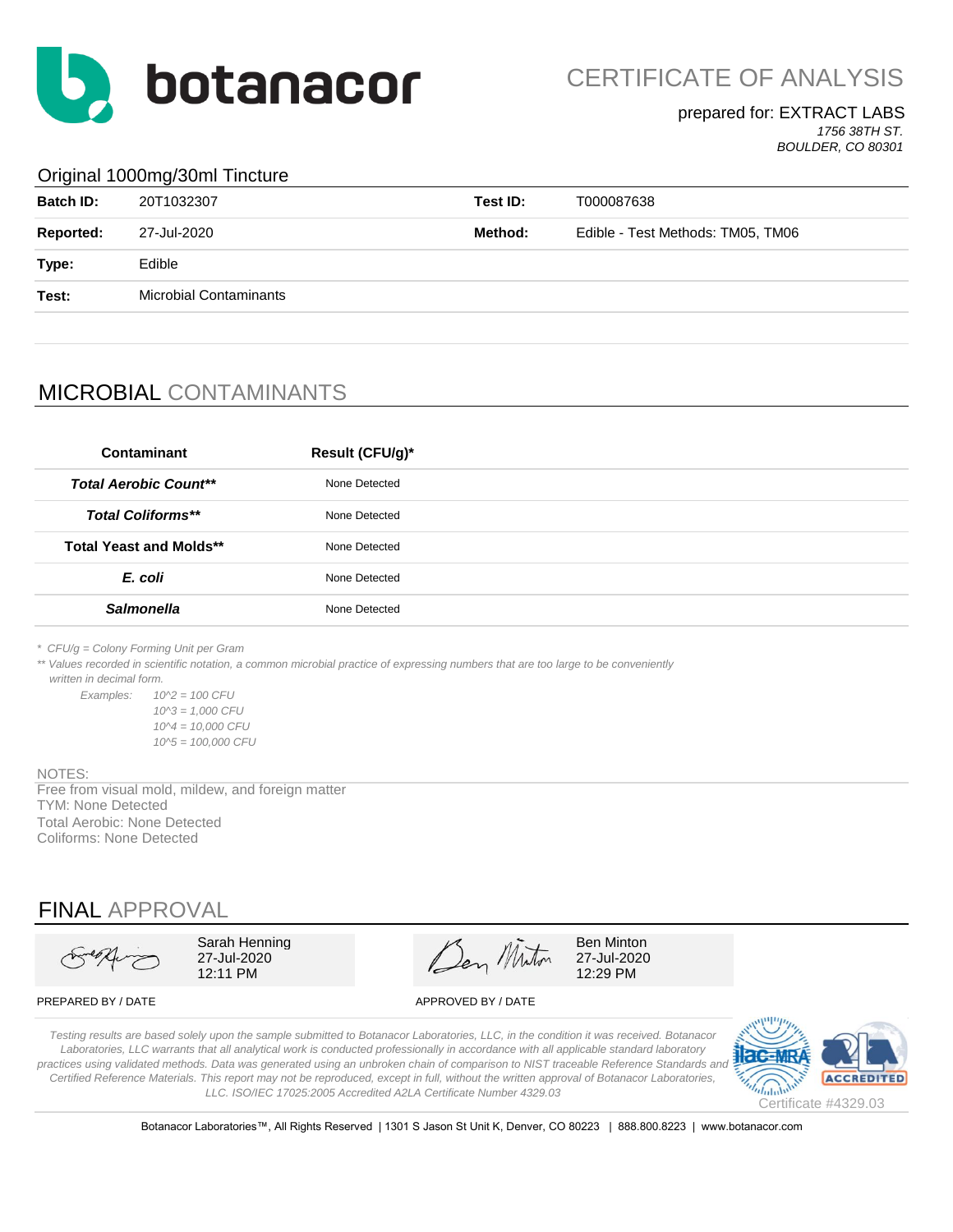

CERTIFICATE OF ANALYSIS

prepared for: Extract Labs

 3620 Walnut St. Boulder, CO 80301

### Original 1000mg/30ml

| Batch ID:        | 20T1032307          | Received: | 7/23/2020 | Test: | <b>Residual Solvents</b> |
|------------------|---------------------|-----------|-----------|-------|--------------------------|
| Sample<br>I vpe: | <b>CBD Tincture</b> | Analyzed: | 7/30/2020 |       |                          |
|                  |                     |           |           |       |                          |

#### RESIDUAL SOLVENTS

| <b>SOLVENT</b>           | <b>REPORTABLE RANGE</b> | RESULT (ppm) |
|--------------------------|-------------------------|--------------|
| Acetone                  | 100-1000                | 0.00         |
| Acetonitrile             | 100-1000                | 0.00         |
| Benzene                  | $0.2 - 4$               | 0.00         |
| <b>Butanes</b>           | 100-1000                | 0.00         |
| Ethanol                  | 100-1000                | 0.00         |
| <b>Ethyl Acetate</b>     | 100-1000                | 0.00         |
| Heptane                  | 100-1000                | 0.00         |
| <b>Hexanes</b>           | $6 - 120$               | 0.00         |
| <b>Isopropyl Alcohol</b> | 100-1000                | 0.00         |
| Methanol                 | 100-1000                | 0.00         |
| Pentane                  | 100-1000                | 0.00         |
| Propane                  | 100-1000                | 0.00         |
| Toluene                  | $18 - 360$              | 0.00         |
| Xylenes                  | 43-860                  | 0.00         |
|                          |                         |              |

#### REMARKS

Passed visual inspection for particulates, mold, mildew, and other foreign substances.

#### FINAL AUTHORIZATION

M.Zapata

ANALYZED BY/DATE AUTHORIZED BY / DATE AUTHORIZED BY / DATE RELEASED BY/DATE

30-Jul-20 30-Jul-20 30-Jul-20

Laboratory results are based on the sample submitted to Extract Labs, INC, in the condition it was received. Extract Labs, INC warrants that all analyses performed were done in a professional manner in accordance with all relevant standard laboratory practices and good manufacturing practices. Extract Labs, INC is currently in the process of obtaining ISO 17025 accreditation but has not yet been obtained. All data was generated using certified reference materials and NIST traceable reference standards. Report can only be reproduced with the written consent of Extract Labs, INC.